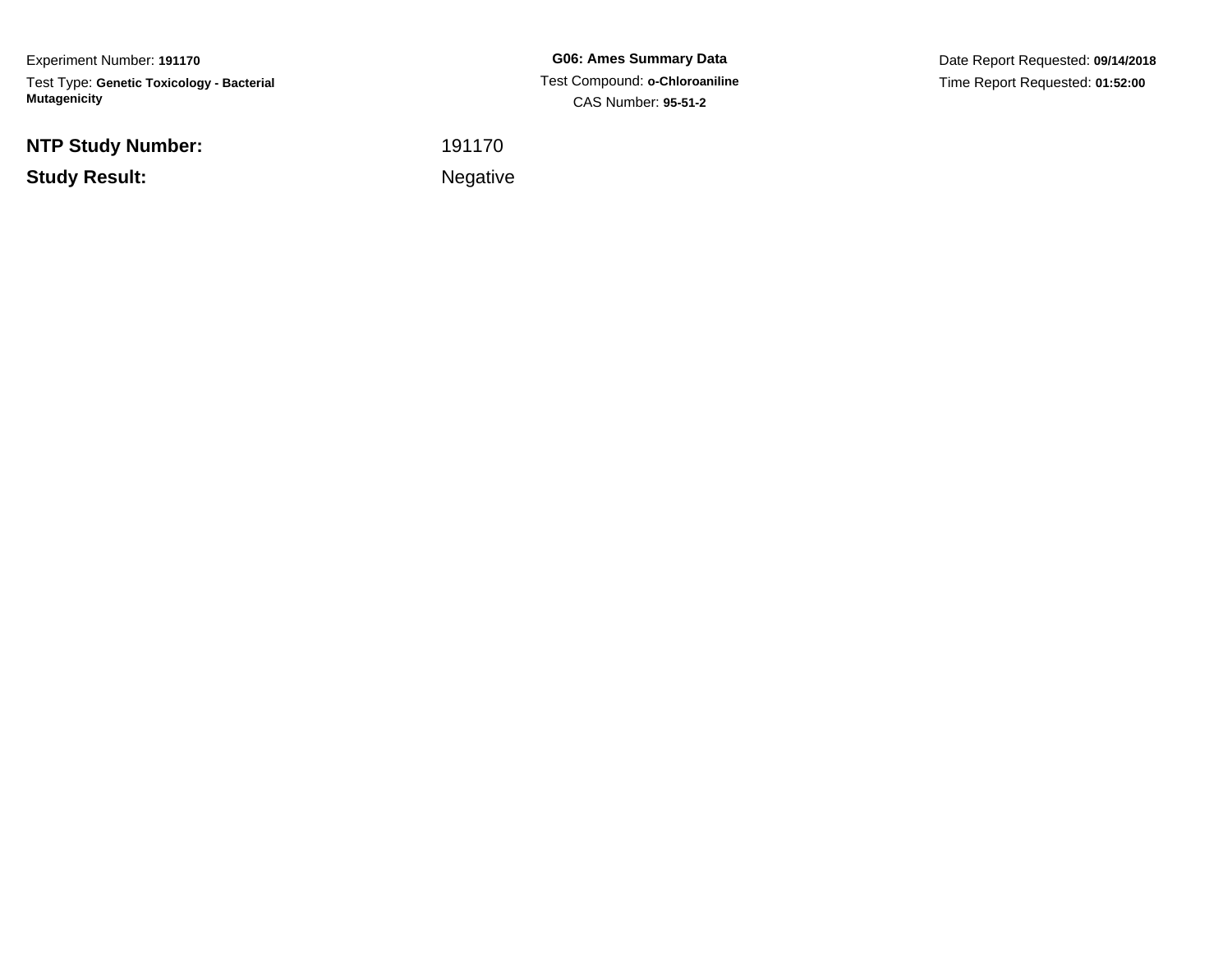Test Type: **Genetic Toxicology - Bacterial Mutagenicity**

# **G06: Ames Summary Data** Test Compound: **o-Chloroaniline**CAS Number: **95-51-2**

Date Report Requested: **09/14/2018**Time Report Requested: **01:52:00**

|                               |                   |                   | Strain: TA100          |                        |                     |
|-------------------------------|-------------------|-------------------|------------------------|------------------------|---------------------|
| Dose (ug/Plate)               | <b>Without S9</b> | <b>Without S9</b> | <b>With 10% Rat S9</b> | <b>With 30% Rat S9</b> | With 10% Hamster S9 |
| Vehicle Control <sup>1</sup>  | $100 \pm 7.5$     | $92 \pm 3.0$      | $96 \pm 2.8$           | $102 \pm 7.0$          | $83 \pm 2.0$        |
| 10.0                          |                   | $77 \pm 5.5$      | $94 \pm 1.2$           |                        | $74 \pm 5.8$        |
| 33.0                          | $105 \pm 3.6$     | $86 \pm 0.6$      | $82 \pm 8.7$           | $127 \pm 1.2$          | $81 \pm 3.5$        |
| 100.0                         | $103 \pm 0.5$     | $80 \pm 3.8$      | $82 \pm 0.9$           | $123 \pm 4.7$          | $79 \pm 2.9$        |
| 333.0                         | $102 \pm 8.4$     | $80 \pm 8.7$      | $99 \pm 5.8$           | $121 \pm 7.0$          | $75 \pm 3.5$        |
| 1000.0                        | $92 \pm 2.9^s$    | $76 \pm 5.5^s$    | $92 \pm 4.3^s$         | $110 \pm 6.1^s$        | $79 \pm 8.4^s$      |
| 2000.0                        | Toxic             |                   |                        | $0 \pm 0.0^s$          |                     |
| <b>Trial Summary</b>          | Negative          | Negative          | Negative               | Negative               | Negative            |
| Positive Control <sup>2</sup> |                   |                   |                        |                        | $390 \pm 5.8$       |
| Positive Control <sup>3</sup> | $471 \pm 30.0$    | $343 \pm 15.8$    |                        |                        |                     |
| Positive Control <sup>4</sup> |                   |                   | $649 \pm 11.9$         |                        |                     |
| Positive Control <sup>5</sup> |                   |                   |                        |                        |                     |
| Positive Control <sup>6</sup> |                   |                   |                        | $498 \pm 77.4$         |                     |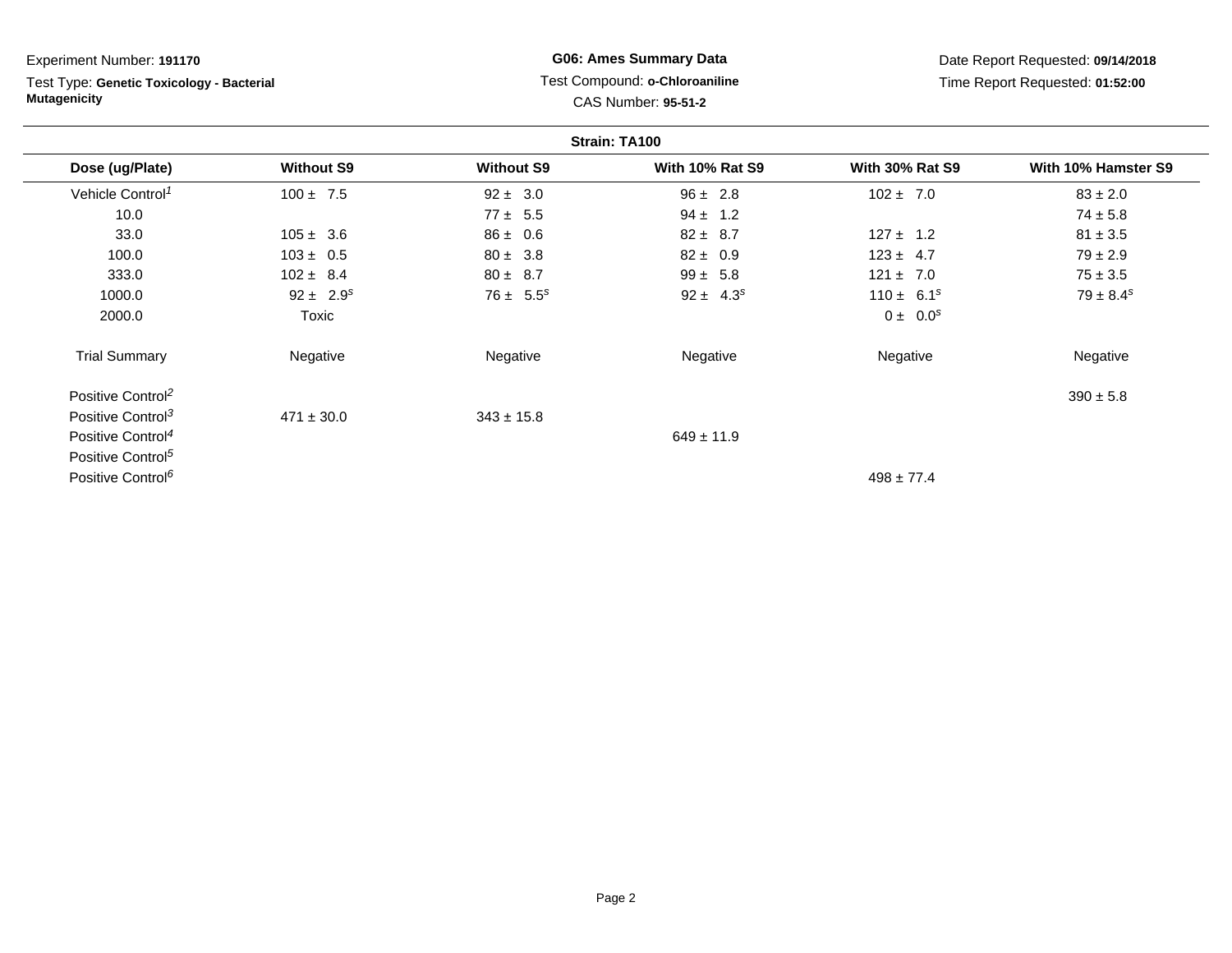Test Type: **Genetic Toxicology - Bacterial Mutagenicity**

|                               |                            | -------------- |  |
|-------------------------------|----------------------------|----------------|--|
| Dose (ug/Plate)               | With 30% Hamster S9        |                |  |
| Vehicle Control <sup>1</sup>  | $116 \pm 5.0$              |                |  |
| 10.0                          |                            |                |  |
| 33.0                          | $113 \pm 2.7$              |                |  |
| 100.0                         | $121 \pm 6.7$              |                |  |
| 333.0                         | $116 \pm 3.6$              |                |  |
| 1000.0                        | $113 \pm 7.3^s$            |                |  |
| 2000.0                        | $14 \pm 13.7$ <sup>s</sup> |                |  |
| <b>Trial Summary</b>          | Negative                   |                |  |
| Positive Control <sup>2</sup> |                            |                |  |
| Positive Control <sup>3</sup> |                            |                |  |
| Positive Control <sup>4</sup> |                            |                |  |
| Positive Control <sup>5</sup> | $537 \pm 47.0$             |                |  |
| Positive Control <sup>6</sup> |                            |                |  |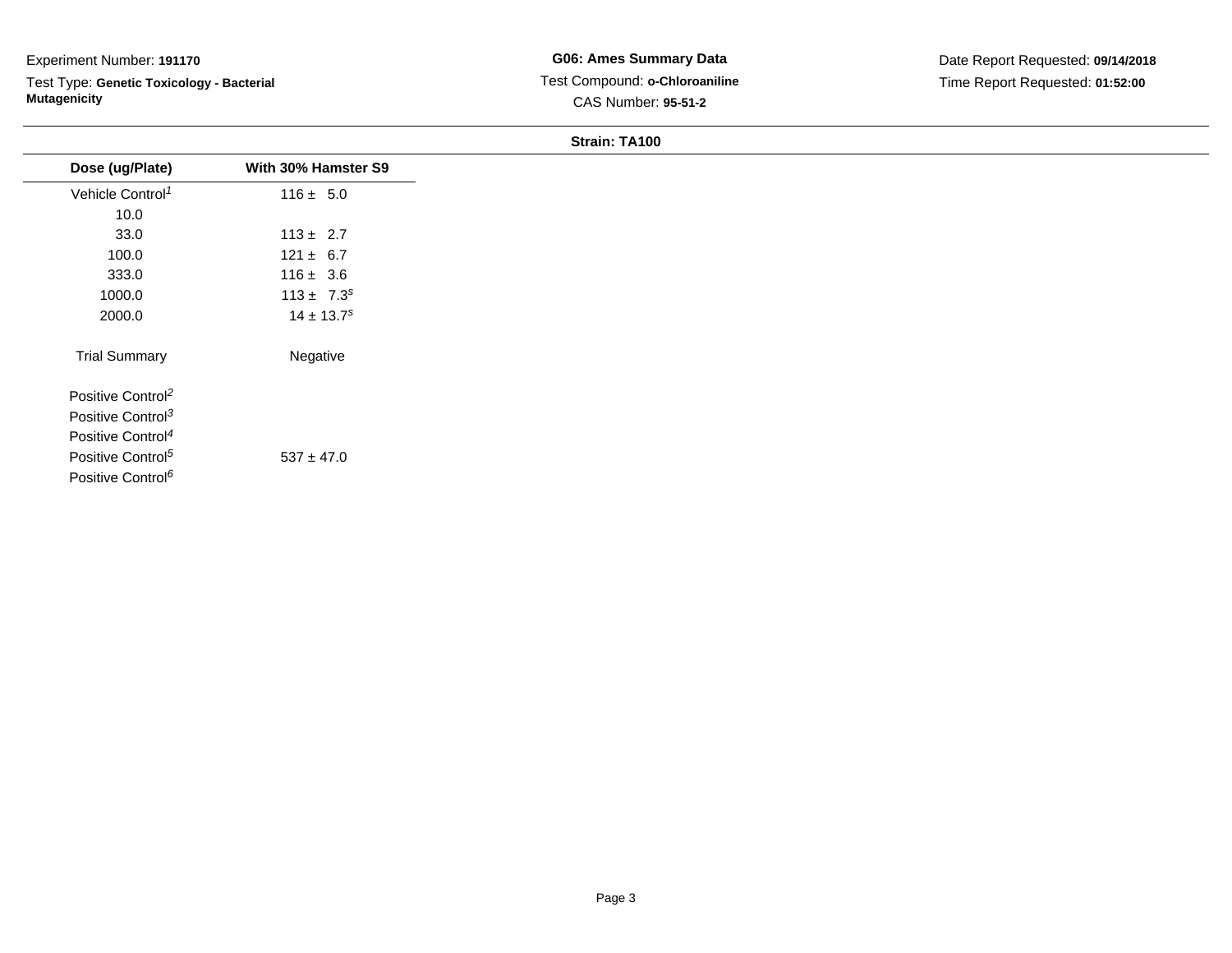| Experiment Number: 191170                                        |                   |                   | <b>G06: Ames Summary Data</b>                                |                        | Date Report Requested: 09/14/2018 |
|------------------------------------------------------------------|-------------------|-------------------|--------------------------------------------------------------|------------------------|-----------------------------------|
| Test Type: Genetic Toxicology - Bacterial<br><b>Mutagenicity</b> |                   |                   | Test Compound: o-Chloroaniline<br><b>CAS Number: 95-51-2</b> |                        | Time Report Requested: 01:52:00   |
|                                                                  |                   |                   | Strain: TA1535                                               |                        |                                   |
| Dose (ug/Plate)                                                  | <b>Without S9</b> | <b>Without S9</b> | <b>With 10% Rat S9</b>                                       | <b>With 30% Rat S9</b> | With 10% Hamster S9               |
| Vehicle Control <sup>1</sup>                                     | $19 \pm 2.0$      | $18 \pm 1.7$      | $11 \pm 0.7$                                                 | $12 \pm 1.5$           | $7 \pm 1.5$                       |
| 10.0                                                             |                   | $17 \pm 2.0$      | $8 \pm 1.5$                                                  |                        | $10 \pm 0.9$                      |
| 33.0                                                             | $26 \pm 1.7$      | $14 \pm 2.0$      | $11 \pm 0.6$                                                 | $9 \pm 1.0$            | $7 \pm 1.8$                       |
| 100.0                                                            | $23 \pm 1.3$      | $15 \pm 1.9$      | $10 \pm 1.5$                                                 | $8 \pm 0.9$            | $9 \pm 2.6$                       |
| 333.0                                                            | $23 \pm 3.0$      | $14 \pm 1.3$      | 6 ± 0.6                                                      | $4 \pm 0.6$            | $10 \pm 0.3$                      |
| 1000.0                                                           | $27 \pm 1.2^s$    | $20 \pm 1.5^s$    | $11 \pm 2.1^s$                                               | $8 \pm 0.6$            | $7 \pm 0.9^s$                     |
| 2000.0                                                           | $15 \pm 0.3^s$    |                   |                                                              | Toxic                  |                                   |
| <b>Trial Summary</b>                                             | Negative          | Negative          | Negative                                                     | Negative               | Negative                          |
| Positive Control <sup>2</sup>                                    |                   |                   |                                                              |                        | $61 \pm 3.0$                      |
| Positive Control <sup>3</sup>                                    | $245 \pm 12.2$    | $253 \pm 7.5$     |                                                              |                        |                                   |
| Positive Control <sup>5</sup>                                    |                   |                   |                                                              |                        |                                   |
| Positive Control <sup>6</sup>                                    |                   |                   | $140 \pm 2.5$                                                | $104 \pm 4.8$          |                                   |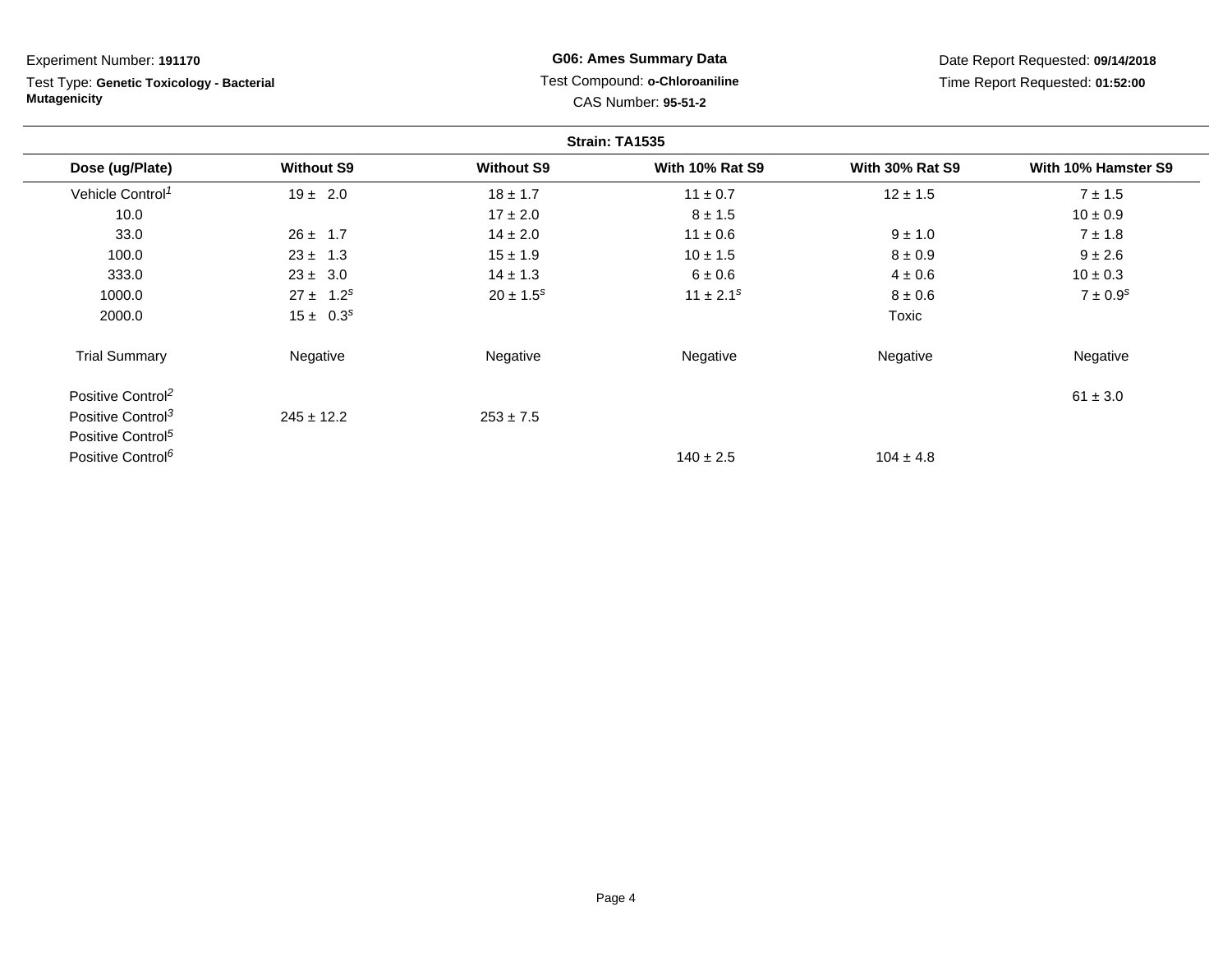Test Type: **Genetic Toxicology - Bacterial Mutagenicity**

| Dose (ug/Plate)               | With 30% Hamster S9 |
|-------------------------------|---------------------|
| Vehicle Control <sup>1</sup>  | $8 \pm 1.5$         |
| 10.0                          |                     |
| 33.0                          | $8 \pm 1.2$         |
| 100.0                         | 6 ± 1.2             |
| 333.0                         | $10 \pm 1.7$        |
| 1000.0                        | $10 \pm 0.9$        |
| 2000.0                        | $10 \pm 0.9^{s}$    |
| <b>Trial Summary</b>          | Negative            |
| Positive Control <sup>2</sup> |                     |
| Positive Control <sup>3</sup> |                     |
| Positive Control <sup>5</sup> | $53 \pm 4.6$        |
| Positive Control <sup>6</sup> |                     |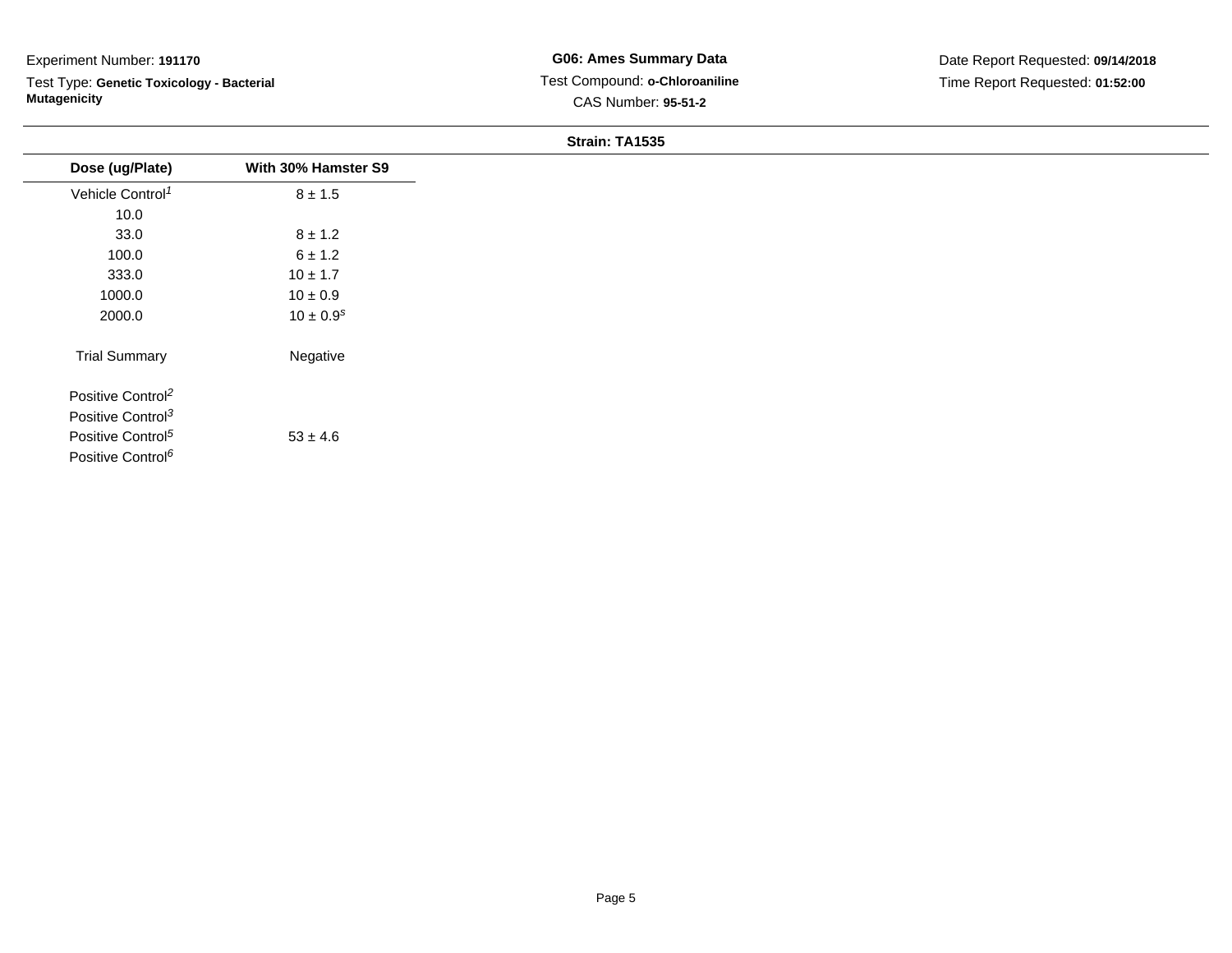| Experiment Number: 191170                                        |                          | <b>G06: Ames Summary Data</b>                         | Date Report Requested: 09/14/2018 |
|------------------------------------------------------------------|--------------------------|-------------------------------------------------------|-----------------------------------|
| Test Type: Genetic Toxicology - Bacterial<br><b>Mutagenicity</b> |                          | Test Compound: o-Chloroaniline<br>CAS Number: 95-51-2 | Time Report Requested: 01:52:00   |
|                                                                  |                          | Strain: TA1537                                        |                                   |
| Dose (ug/Plate)                                                  | <b>Without S9</b>        | <b>With 30% Rat S9</b>                                | With 30% Hamster S9               |
| Vehicle Control <sup>1</sup>                                     | $5 \pm 0.9$              | $9 \pm 0.6$                                           | $8 \pm 1.5$                       |
| 33.0                                                             | $8 \pm 0.7$              | $7 \pm 1.5$                                           | $9 \pm 3.5$                       |
| 100.0                                                            | $6 \pm 1.0$              | $8 \pm 0.7$                                           | $6 \pm 2.3$                       |
| 333.0                                                            | $5 \pm 1.5$              | $8 \pm 2.3$                                           | $8 \pm 1.5$                       |
| 1000.0                                                           | $4 \pm 1.7$ <sup>s</sup> | $7 \pm 0.9$                                           | $10 \pm 2.3$                      |
| 2000.0                                                           | $5 \pm 1.5^s$            | $4 \pm 2.0^{s}$                                       | $7 \pm 0.7$ <sup>s</sup>          |
| <b>Trial Summary</b>                                             | Negative                 | Negative                                              | Negative                          |
| Positive Control <sup>7</sup>                                    |                          | $51 \pm 8.7$                                          | $70 \pm 6.7$                      |
| Positive Control <sup>8</sup>                                    | $71 \pm 2.9$             |                                                       |                                   |

Page 6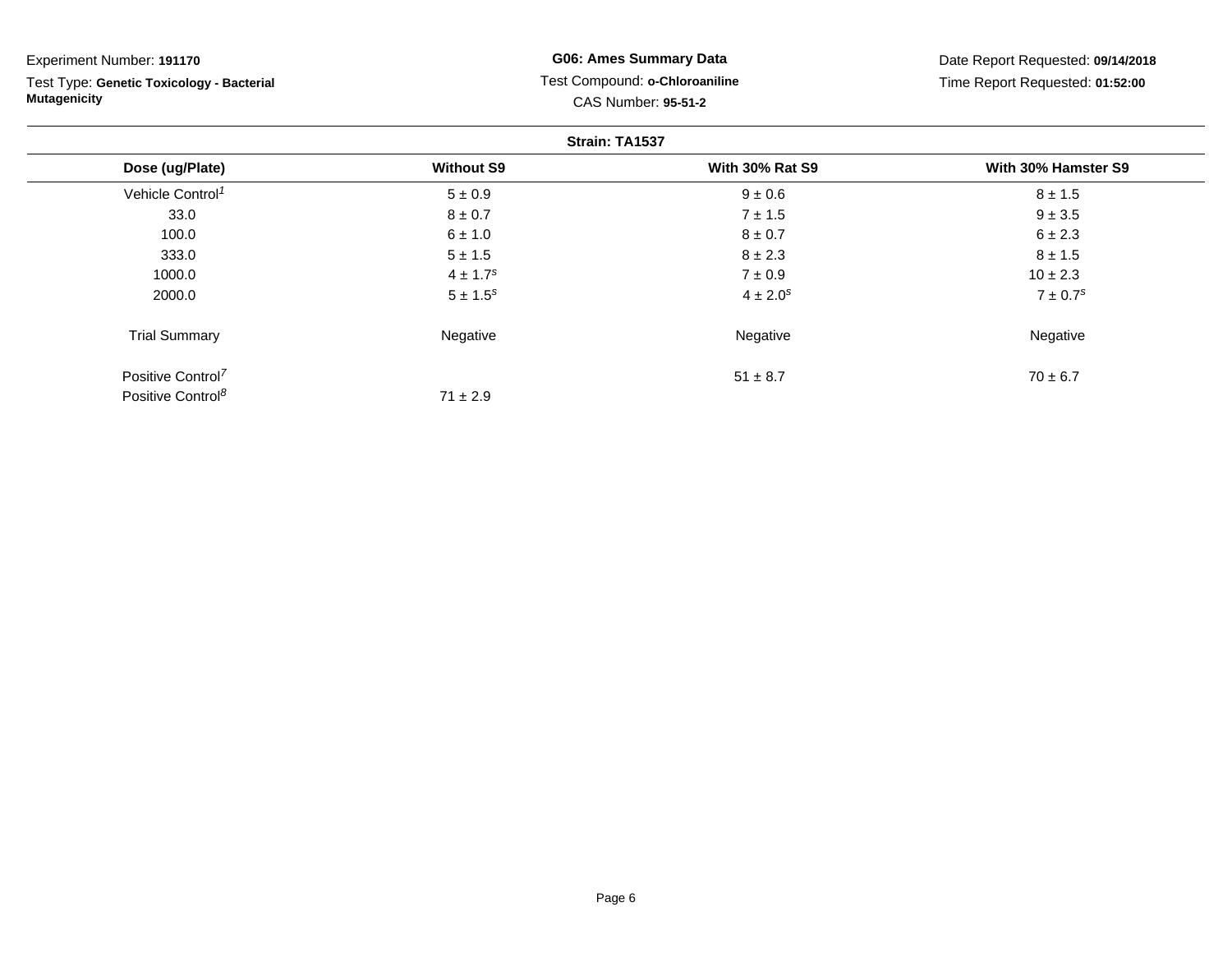| Experiment Number: 191170                                        |                   |                   | <b>G06: Ames Summary Data</b>                                |                        | Date Report Requested: 09/14/2018 |
|------------------------------------------------------------------|-------------------|-------------------|--------------------------------------------------------------|------------------------|-----------------------------------|
| Test Type: Genetic Toxicology - Bacterial<br><b>Mutagenicity</b> |                   |                   | Test Compound: o-Chloroaniline<br><b>CAS Number: 95-51-2</b> |                        | Time Report Requested: 01:52:00   |
|                                                                  |                   |                   | <b>Strain: TA97</b>                                          |                        |                                   |
| Dose (ug/Plate)                                                  | <b>Without S9</b> | <b>Without S9</b> | <b>With 10% Rat S9</b>                                       | <b>With 30% Rat S9</b> | With 10% Hamster S9               |
| Vehicle Control <sup>1</sup>                                     | $81 \pm 10.1$     | $88 \pm 3.0$      | $121 \pm 8.3$                                                | $131 \pm 2.9$          | $97 \pm 6.1$                      |
| 10.0                                                             |                   | $80 \pm 9.5$      | $115 \pm 4.4$                                                |                        | $114 \pm 7.4$                     |
| 33.0                                                             | $74 \pm 10.7$     | $81 \pm 5.3$      | $105 \pm 4.7$                                                | $119 \pm 1.2$          | $103 \pm 8.5$                     |
| 100.0                                                            | $79 \pm 7.2$      | $86 \pm 6.5$      | $111 \pm 7.5$                                                | $114 \pm 15.9$         | $104 \pm 7.6$                     |
| 333.0                                                            | $79 \pm 3.2$      | $93 \pm 3.8$      | $120 \pm 5.6$                                                | $129 \pm 8.3$          | $94 \pm 7.3$                      |
| 1000.0                                                           | $59 \pm 9.2^s$    | $70 \pm 2.1^s$    | $96 \pm 5.0^s$                                               | $115 \pm 5.2^s$        | $102 \pm 6.4^s$                   |
| 2000.0                                                           | $22 \pm 3.1^s$    |                   |                                                              | $55 \pm 19.8^s$        |                                   |
| <b>Trial Summary</b>                                             | Negative          | Negative          | Negative                                                     | Negative               | Negative                          |
| Positive Control <sup>4</sup>                                    |                   |                   |                                                              |                        | $459 \pm 11.8$                    |
| Positive Control <sup>6</sup>                                    |                   |                   | $1139 \pm 18.6$                                              |                        |                                   |
| Positive Control <sup>7</sup>                                    |                   |                   |                                                              | $481 \pm 5.2$          |                                   |
| Positive Control <sup>9</sup>                                    | $207 \pm 20.0$    | $191 \pm 4.4$     |                                                              |                        |                                   |

Page 7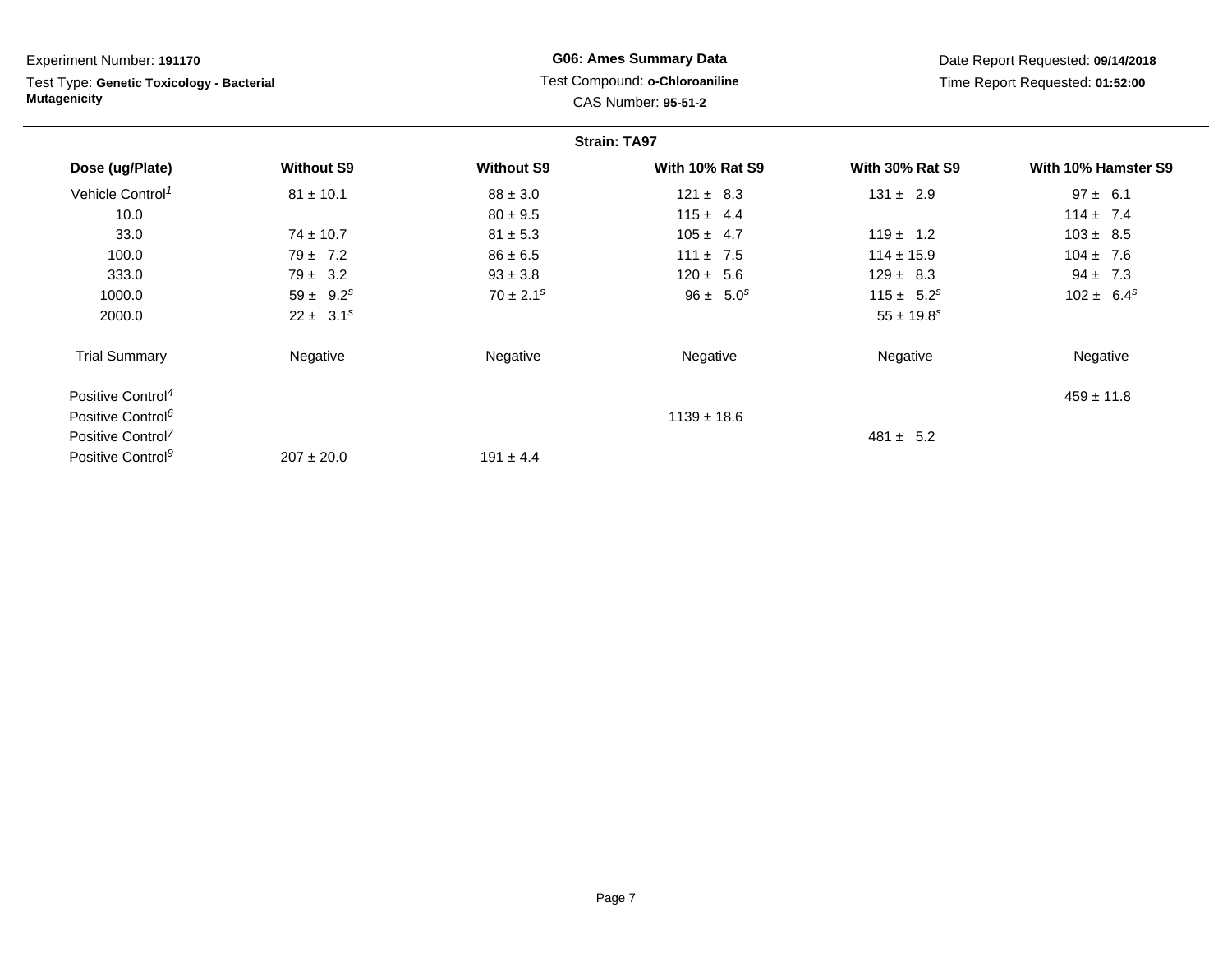Test Type: **Genetic Toxicology - Bacterial Mutagenicity**

| Dose (ug/Plate)               | With 30% Hamster S9 |
|-------------------------------|---------------------|
| Vehicle Control <sup>1</sup>  | $103 \pm 1.2$       |
| 10.0                          |                     |
| 33.0                          | $94 \pm 4.4$        |
| 100.0                         | Toxic               |
| 333.0                         | $123 \pm 12.3$      |
| 1000.0                        | $109 \pm 4.1$       |
| 2000.0                        | $95 \pm 4.4^s$      |
| <b>Trial Summary</b>          | Negative            |
| Positive Control <sup>4</sup> |                     |
| Positive Control <sup>6</sup> |                     |
| Positive Control <sup>7</sup> | $529 \pm 40.3$      |
| Positive Control <sup>9</sup> |                     |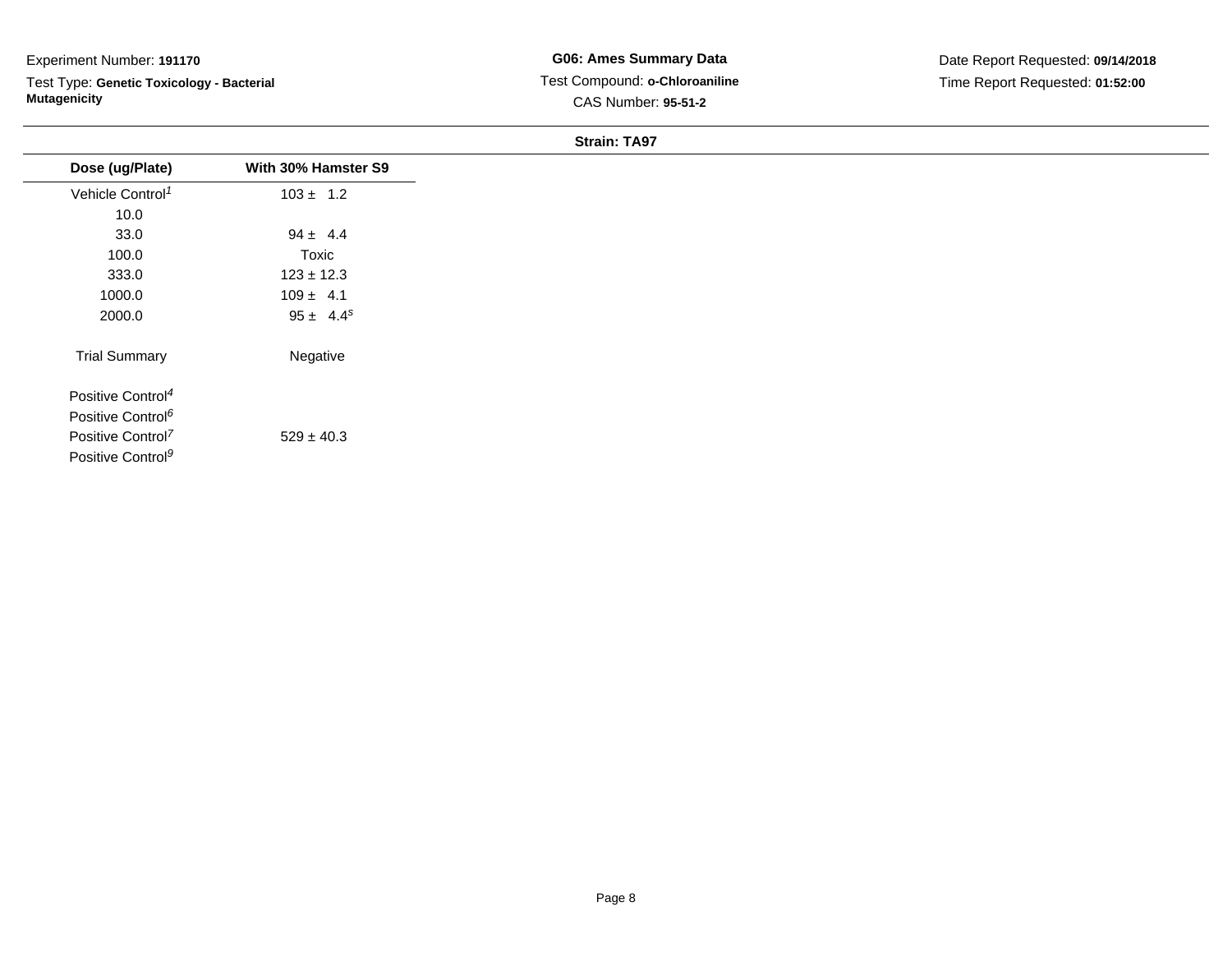**Strain: TA98Dose (ug/Plate) Without S9 Without S9 With 10% Rat S9 With 30% Rat S9 With 10% Hamster S9** Vehicle Control<sup>1</sup>  $38 \pm 3.0$ 0  $12 \pm 1.2$   $26 \pm 2.1$   $50 \pm 5.2$   $25 \pm 3.5$ 10.00  $27 \pm 2.3$ 33.00 36 ± 1.2  $12 \pm 0.0$  27 ± 0.9 56 ± 4.3 25 ± 1.5 100.00  $35 \pm 3.7$   $11 \pm 2.8$   $28 \pm 2.0$   $53 \pm 3.8$   $25 \pm 4.6$ 333.00 31 ± 3.5 12 ± 0.3 27 ± 0.0 53 ± 8.5 25 ± 3.2 1000.00  $17 \pm 2.6^s$   $12 \pm 0.3^s$   $33 \pm 1.9^s$   $46 \pm 3.9^s$   $26 \pm 1.7^s$ 2000.00  $10 \pm 2.0^s$   $12 \pm 5.8^s$ Trial Summary Negativee **Negative Regative** Negative Negative Negative Regative Negative Positive Control<sup>10</sup>  $70 \pm 5.0$ Positive Control<sup>2</sup>  $267 \pm 4.9$ Positive Control<sup>5</sup>  $133 \pm 15.0$ Positive Control<sup>11</sup> Experiment Number: **191170**Test Type: **Genetic Toxicology - BacterialMutagenicityG06: Ames Summary Data** Test Compound: **o-Chloroaniline**CAS Number: **95-51-2**Date Report Requested: **09/14/2018**Time Report Requested: **01:52:00**

 $167 \pm 7.5$ 

 $192 \pm 8.3$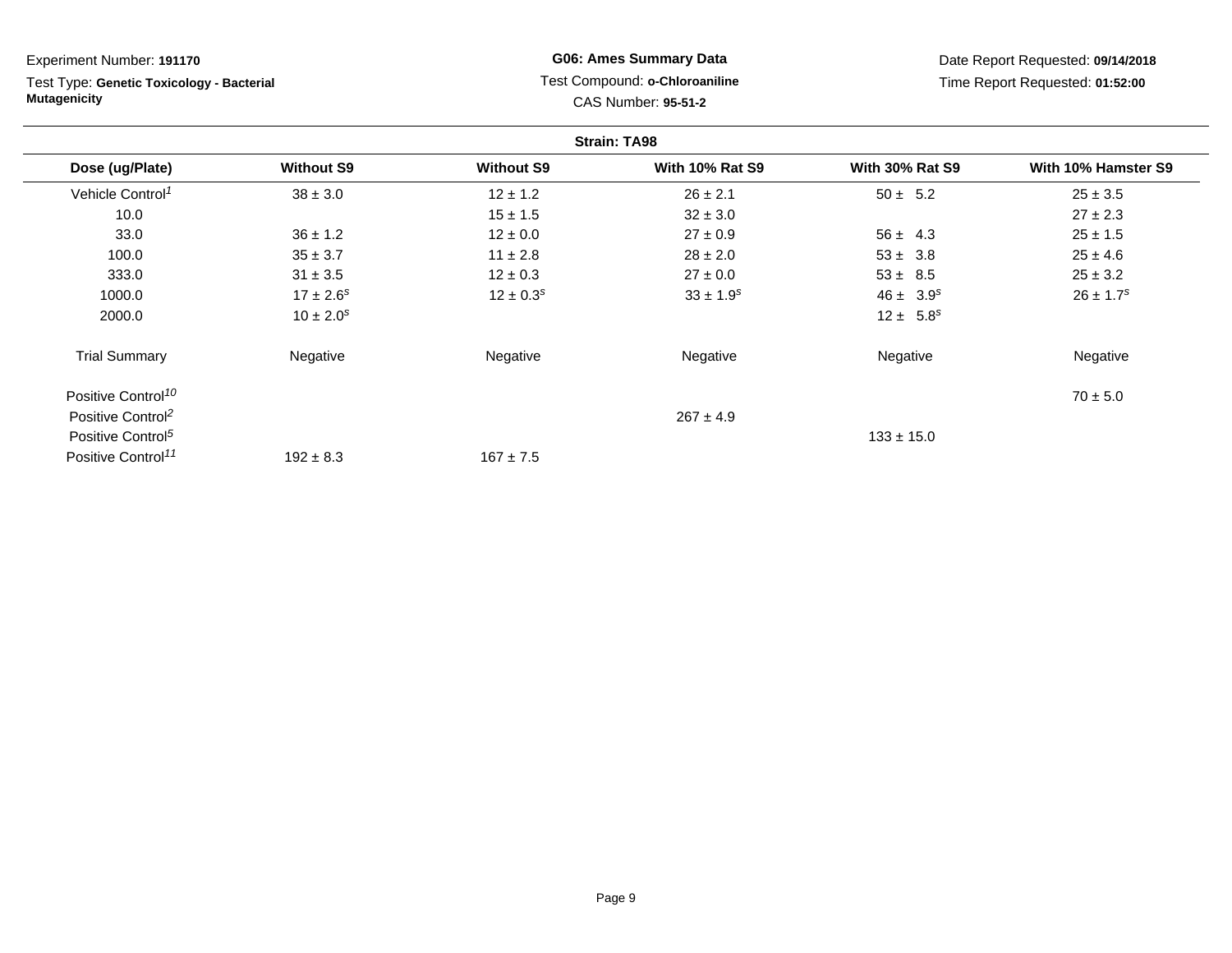Test Type: **Genetic Toxicology - Bacterial Mutagenicity**

**G06: Ames Summary Data** Test Compound: **o-Chloroaniline**CAS Number: **95-51-2**

| Dose (ug/Plate)                | With 30% Hamster S9 |
|--------------------------------|---------------------|
| Vehicle Control <sup>1</sup>   | $59 \pm 0.6$        |
| 10.0                           |                     |
| 33.0                           | $59 \pm 3.3$        |
| 100.0                          | $52 \pm 5.0$        |
| 333.0                          | $56 \pm 3.3$        |
| 1000.0                         | $49 \pm 6.3^s$      |
| 2000.0                         | $3 \pm 0.5^s$       |
| <b>Trial Summary</b>           | Negative            |
| Positive Control <sup>10</sup> |                     |
| Positive Control <sup>2</sup>  | $140 \pm 16.4$      |
| Positive Control <sup>5</sup>  |                     |
| Positive Control <sup>11</sup> |                     |